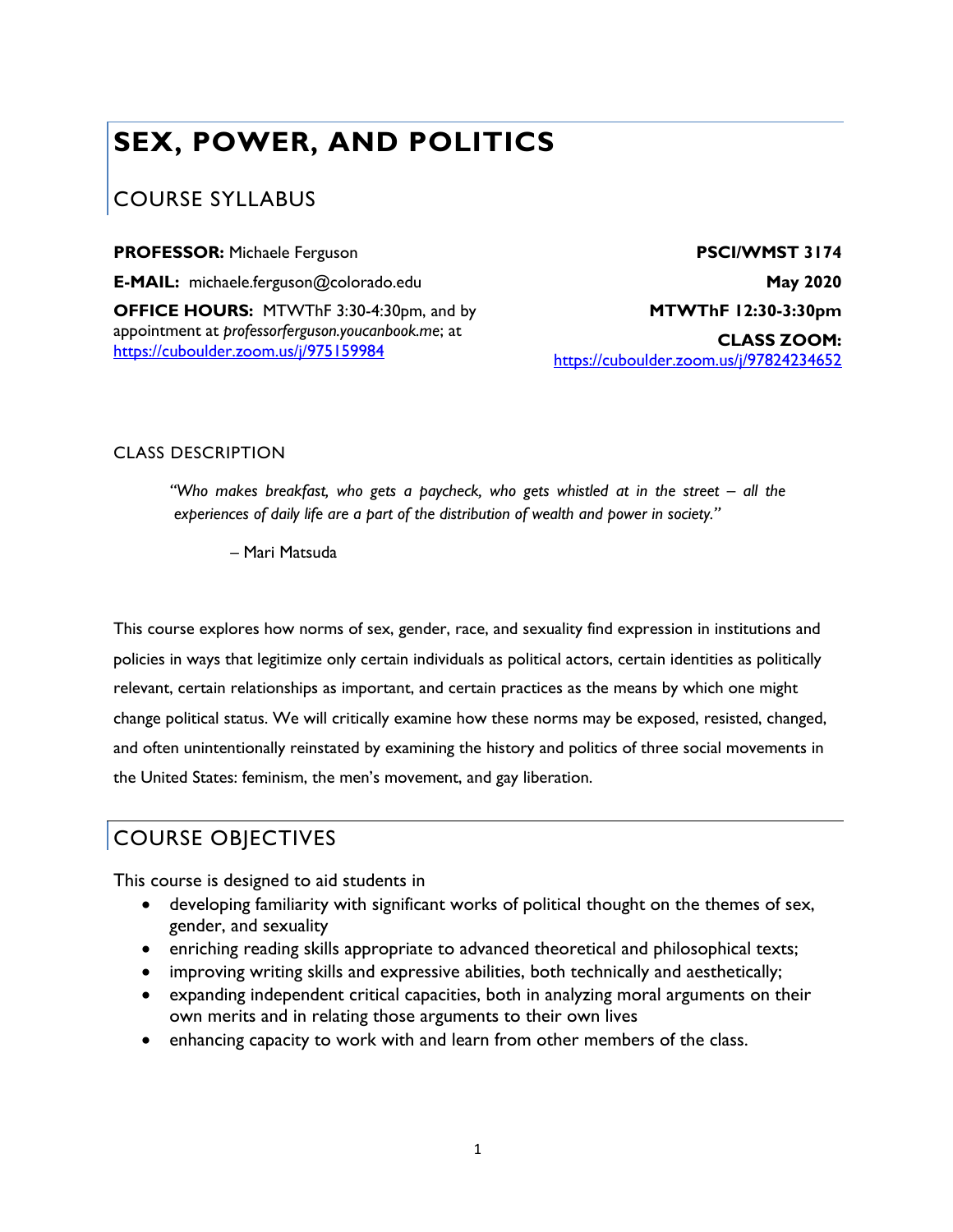#### **READING ASSIGNMENTS & COURSE SCHEDULE**

You should purchase or rent a copy of the following texts. You are expected to have a copy of these texts at your disposal when we are discussing or using them in class.

> Gamebook for Greenwich Village, 1913 Ariel Levy, *Female Chauvinist Pigs* Dorothy Roberts, *Killing the Black Body*

All other required materials (marked with \*) are available online **on the course website**. You are expected to have a copy of these readings available when we are discussing them.

*All times are Mountain time. It is your responsibility to be aware of what the deadlines translate into for your time zone.*

DEADLINES: Due to the nature of this course, it is impossible to list all of the deadlines for assignments in the syllabus. When deadlines apply to all students in the course, they are specified in the schedule below. Other deadlines apply only to students playing certain roles in a given game; these are specified in your character sheets. Still other assignments have no fixed deadline, *such asthose thatcan be performed at anytimeduringagivengame.UltimatelyitisYOURresponsibilitytobeawareofwhenyou havea required assignment due. Ifyou are in any doubt aboutyour deadlines, please ask.*

| <b>Class</b>                                                   | <b>Date</b> | <b>Reading Assignment</b>                                                                                                                                                                                                                                                                                                                                                                                                                                                           | <b>Due</b>                                                                                      | <b>Test</b> |  |
|----------------------------------------------------------------|-------------|-------------------------------------------------------------------------------------------------------------------------------------------------------------------------------------------------------------------------------------------------------------------------------------------------------------------------------------------------------------------------------------------------------------------------------------------------------------------------------------|-------------------------------------------------------------------------------------------------|-------------|--|
| I. IS BIOLOGY DESTINY? POLITICIZING SEX, GENDER, AND SEXUALITY |             |                                                                                                                                                                                                                                                                                                                                                                                                                                                                                     |                                                                                                 |             |  |
|                                                                | M May 11    | *Christine Stansell, "A Forgotten Fight for<br>$\bullet$<br>Suffrage" (in class)<br>*Film: One Woman, One Vote (in class)<br>$\bullet$                                                                                                                                                                                                                                                                                                                                              | Role<br>Questionnaire<br>Due by<br>$11:59$ pm                                                   |             |  |
| $\overline{2}$                                                 | $T$ May 12  | *Judith Lorber, "Night to His Day': The<br>$\bullet$<br>Social Construction of Gender"<br>*Anne Fausto Sterling, "The Five Sexes" and<br>$\bullet$<br>"The Five Sexes, Revisited"<br>*Molly Webster, "Dana," Radiolab (podcast)<br>$\bullet$<br>*Ira Glass, "220: Testosterone," This<br>$\bullet$<br>American Life (podcast)<br>Greenwich Village, 1913 (Gamebook), pp. 1-<br>$\bullet$<br>15, 69-99<br>(optional) *Reacting to the Past: Pedagogical<br>$\bullet$<br>Introduction | Introduction<br>Video Due by<br>10am<br>Introduction<br>Video<br>Questions<br>Due by<br>12:30pm | Quiz        |  |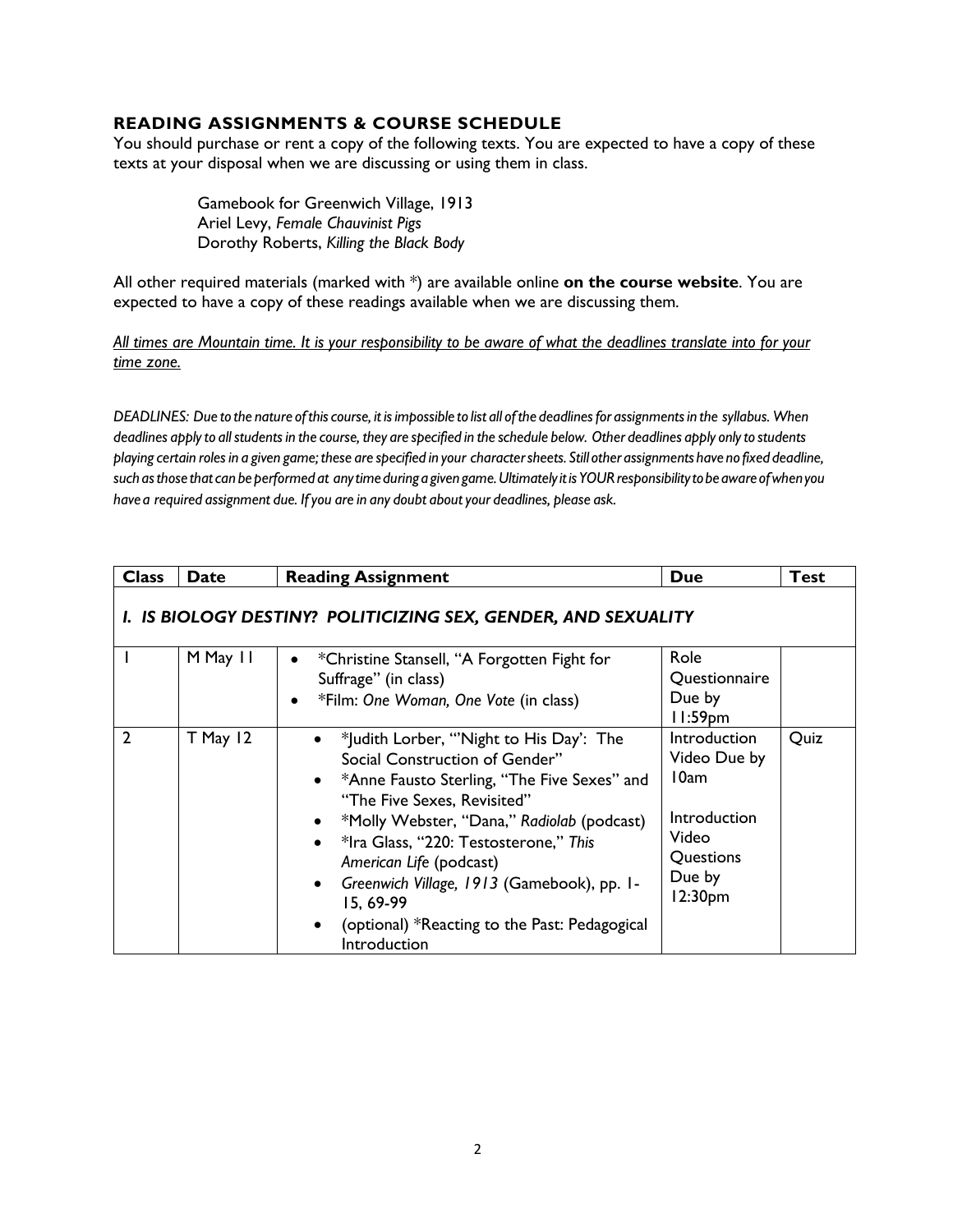# *II. FEMININITY, FEMINISM, AND WOMEN'S LIBERATION*

# *Greenwich Village, 1913: Suffrage, New Labor, and the New Woman*

| $\overline{3}$ | W May 13                            | Session 1: Women's Rights and Suffrage                                                                       |                       | Quiz |
|----------------|-------------------------------------|--------------------------------------------------------------------------------------------------------------|-----------------------|------|
|                |                                     | Historical Background: Women's Rights and                                                                    |                       |      |
|                |                                     | Suffrage, Gamebook pp. 16-30                                                                                 |                       |      |
|                |                                     | Primary Documents: Women's Rights and                                                                        |                       |      |
|                |                                     | Suffrage, Gamebook pp. 101-152                                                                               |                       |      |
| 4              | Th May 14                           | <b>Session 2: Labor and Labor Movements</b>                                                                  |                       | Quiz |
|                |                                     | Historical Background: American Labor and<br>$\bullet$                                                       |                       |      |
|                |                                     | Labor Movements, Gamebook pp. 31-50                                                                          |                       |      |
|                |                                     | Primary Documents: American Labor and Labor<br>$\bullet$                                                     |                       |      |
|                |                                     | Movements, Gamebook pp. 153-193                                                                              |                       |      |
| 5              | F May 15                            | <b>Session 3: The Spirit of the New</b>                                                                      | <b>Character Prep</b> | Quiz |
|                |                                     | Historical Background: The Spirit of the New,                                                                | <b>Homework</b>       |      |
|                |                                     | Gamebook pp. 51-67                                                                                           | Due by                |      |
|                |                                     | Primary Documents: Bohemia: The Spirit of                                                                    | $11:59$ pm            |      |
|                |                                     | the New, Gamebook pp. 194-256                                                                                |                       |      |
|                |                                     | Note: during the first two days of gameplay (sessions 4-6), required speeches must be posted online by 10am, |                       |      |
|                |                                     | and all students must vote/comment on the speeches by 12:30pm.                                               |                       |      |
| 6              | M May 18                            | Sessions 4&5: Suffrage and Labor Gameday                                                                     | Essay #1 Due          |      |
|                |                                     |                                                                                                              | by 9am                |      |
| $\overline{7}$ | T May 19                            | <b>Session 6: Feminist Mass Meeting Gameday</b>                                                              |                       |      |
| 8              | W May 20                            | Sessions 7&8: Gameday                                                                                        | Essay #2 Due          |      |
|                |                                     |                                                                                                              | by 9am                |      |
| 9              | Th May 21                           | <b>Session 9 Gameday &amp; Game Postmortem</b>                                                               |                       |      |
|                |                                     | Women's liberation as equality or liberty                                                                    |                       |      |
| $\overline{0}$ | F May 22                            | *Sara Evans, Tidal Wave, Chs. 2-3                                                                            | Game                  | Quiz |
|                |                                     | Film: She's Beautiful When She's Angry (in class)                                                            | <b>Portfolios Due</b> |      |
|                |                                     |                                                                                                              | by $11:59$ pm         |      |
|                | <b>Women's liberation as choice</b> |                                                                                                              |                       |      |
| П              | T May 26                            | *Linda Hirshman, "Homeward Bound"                                                                            |                       | Quiz |
|                |                                     | *Anne Marie Slaughter, "Why Women Still                                                                      |                       |      |
|                |                                     | Can't Have It All"                                                                                           |                       |      |
|                |                                     | *Linda Hirshman, "The 'Having It All' Crisis Isn't                                                           |                       |      |
|                |                                     | About Women, It's About the 1%"                                                                              |                       |      |
|                |                                     | *Sheryl Sandberg, "Don't Leave Before You                                                                    |                       |      |
|                |                                     | Leave" and "Make Your Partner a Real Partner"                                                                |                       |      |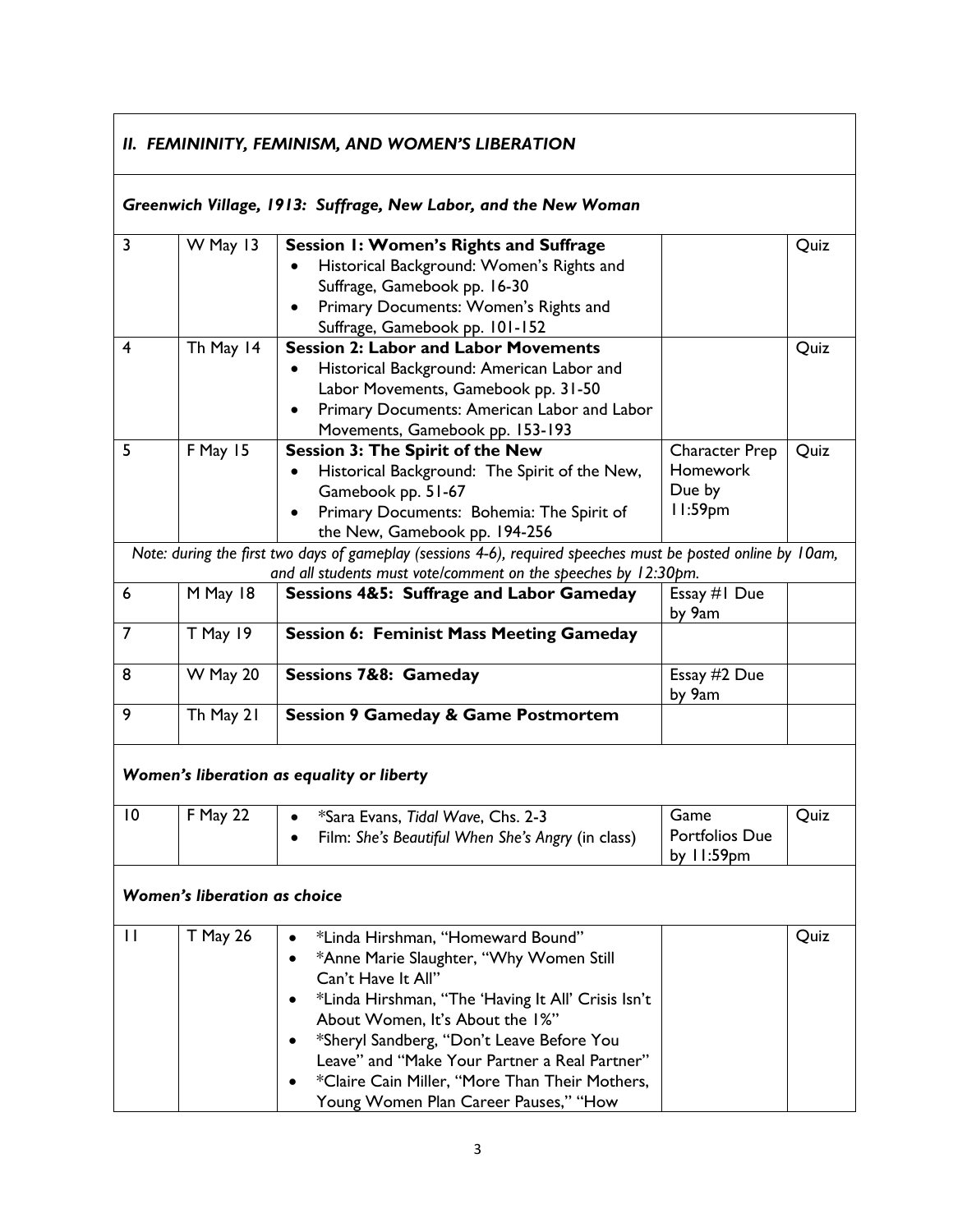|                                                   |                                                          | Same-Sex Couples Divide Chores, and What it<br>Reveals About Modern Parenting," "Women<br>Did Everything Right. Then Work Got Greedy,"<br>"Why Mothers' Choices About Work and<br>Family Often Feel Like No Choice At All,"<br>"Young Men Embrace Gender Equality, But<br>They Still Don't Vacuum," and "Nearly Half of<br>Men Say They Do Most of the Home Schooling.<br>3 Percent of Women Agree."<br>*Darcy Lockman "What 'Good' Dads Get Away<br>With"<br>*Emily Bazelon, "A Seat at the Head of the<br>Table"<br>*Michaele Ferguson, "Choice Feminism and the<br>Fear of Politics"<br>*Claire Snyder-Hall, "Third-Wave Feminism and<br>the Defense of 'Choice'" |                                                                                              |      |  |  |
|---------------------------------------------------|----------------------------------------------------------|----------------------------------------------------------------------------------------------------------------------------------------------------------------------------------------------------------------------------------------------------------------------------------------------------------------------------------------------------------------------------------------------------------------------------------------------------------------------------------------------------------------------------------------------------------------------------------------------------------------------------------------------------------------------|----------------------------------------------------------------------------------------------|------|--|--|
|                                                   | III. SEX, RACE, AND THE POLITICS OF REPRODUCTIVE FREEDOM |                                                                                                                                                                                                                                                                                                                                                                                                                                                                                                                                                                                                                                                                      |                                                                                              |      |  |  |
| 12                                                | W May 27                                                 | Dorothy Roberts, Killing the Black Body,<br>Introduction, Chs. 1, 2, and 7<br>*"What if there was no Destiny?" Radiolab<br>(podcast)                                                                                                                                                                                                                                                                                                                                                                                                                                                                                                                                 |                                                                                              | Quiz |  |  |
|                                                   | IV. GAY LIBERATION, GAY RIGHTS, AND QUEER POLITICS       |                                                                                                                                                                                                                                                                                                                                                                                                                                                                                                                                                                                                                                                                      |                                                                                              |      |  |  |
| 13                                                | Th May 28                                                | *Kate Bornstein, My (New) Gender Workbook,<br>chapters 1 and 4<br>*NCTE, "Transgender Terminology"<br>*GLAAD, "Transgender FAQ"<br>$\bullet$<br>*T Cooper, "Don't Be a Jerk About Gender<br>Pronouns"<br>*Michael Warner, The Trouble with Normal,<br>Preface, Chapters 1 & 4, and Conclusion<br>*Dora Mortimer, "Can Straight People Be<br>Queer?"<br>*Jenna Wortham, "When Everyone Can Be<br>'Queer,' Is Anyone?"                                                                                                                                                                                                                                                 |                                                                                              | Quiz |  |  |
| V. SEXUAL LIBERATION, DIGNITY, AND RAUNCH CULTURE |                                                          |                                                                                                                                                                                                                                                                                                                                                                                                                                                                                                                                                                                                                                                                      |                                                                                              |      |  |  |
| 4                                                 | <b>F May 29</b>                                          | Ariel Levy, Female Chauvinist Pigs                                                                                                                                                                                                                                                                                                                                                                                                                                                                                                                                                                                                                                   | <b>Take Home</b><br>Exam,<br>Reflective<br>Essay,<br>Extra Credit<br>Essay Due by<br>11:59pm | Quiz |  |  |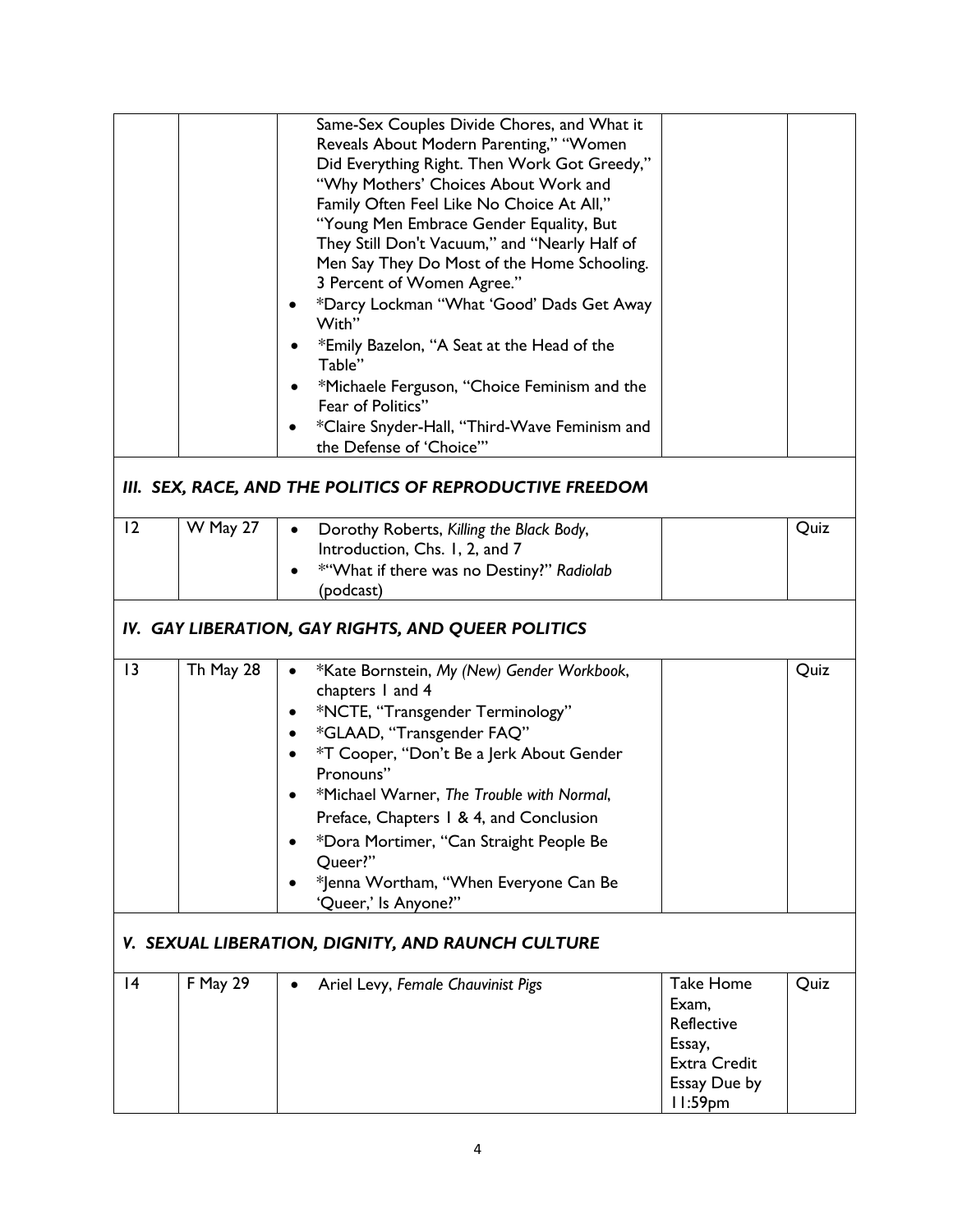# COURSE REQUIREMENTS

### **CLASS PREPARATION**

This course is time-intensive. You should plan on spending 3 hours outside of class for each hour of class. That means you should budget **9 hours per day outside of class** for reading, writing, meeting in small groups, and preparing for the game. Sometimes you may need more. If you do not feel that your schedule or interest will support such a heavy reading load and time commitment, please do not take this class.

The discussions in this course will focus on the readings assigned for that day on the syllabus. I expect you to attend class having completed the reading assignment and prepared to discuss that reading critically, imaginatively, and insightfully. To take your preparation a step further, write down 1-3 questions that you have about the days' reading that you can raise in discussion or office hours. *Always have the texts available during class.*

The material that we are studying in this course is challenging. To get the most out of this course, you should re-read the material at least once after class as well. I encourage you to flag passages and ideas that remain difficult or confusing after class, and come to my office hours to talk about them.

#### **PARTICIPATION**

Participation includes participation in class discussions as well as participation in discussions with the professor outside of class – whether these happen through speaking, contributing to shared documents, or posting/commenting in Slack. Only the first is required, but the latter is strongly encouraged and, if significant, can raise your overall participation grade. [Note: participation in the reacting game sessions in Week 2 is graded separately; see below.]

Classes will consist primarily of discussion; there will be no formal lectures for this course. Students' participation in class discussion should include demonstrating both speaking and listening skills; in other words, students are encouraged to speak and to speak often, but also to listen to their peers & to respond thoughtfully to others' comments. Students should demonstrate familiarity and critical engagement with the course material, as well as intellectual curiosity. The point is not to have understood everything before coming to class – but to show up with questions, difficulties, and issues ready to explore the course material.

# **ATTENDANCE**

Regular attendance in class is essential for successful learning – especially in Maymester, in which one class period is equivalent to an entire week of class during a semester. In our class discussions we will not only discuss information not contained in the reading but we will also practice the critical analytic skills you are expected to develop. To reinforce the importance of attendance in this class, the maximum grade you can receive for participation is dependent upon your class attendance. Students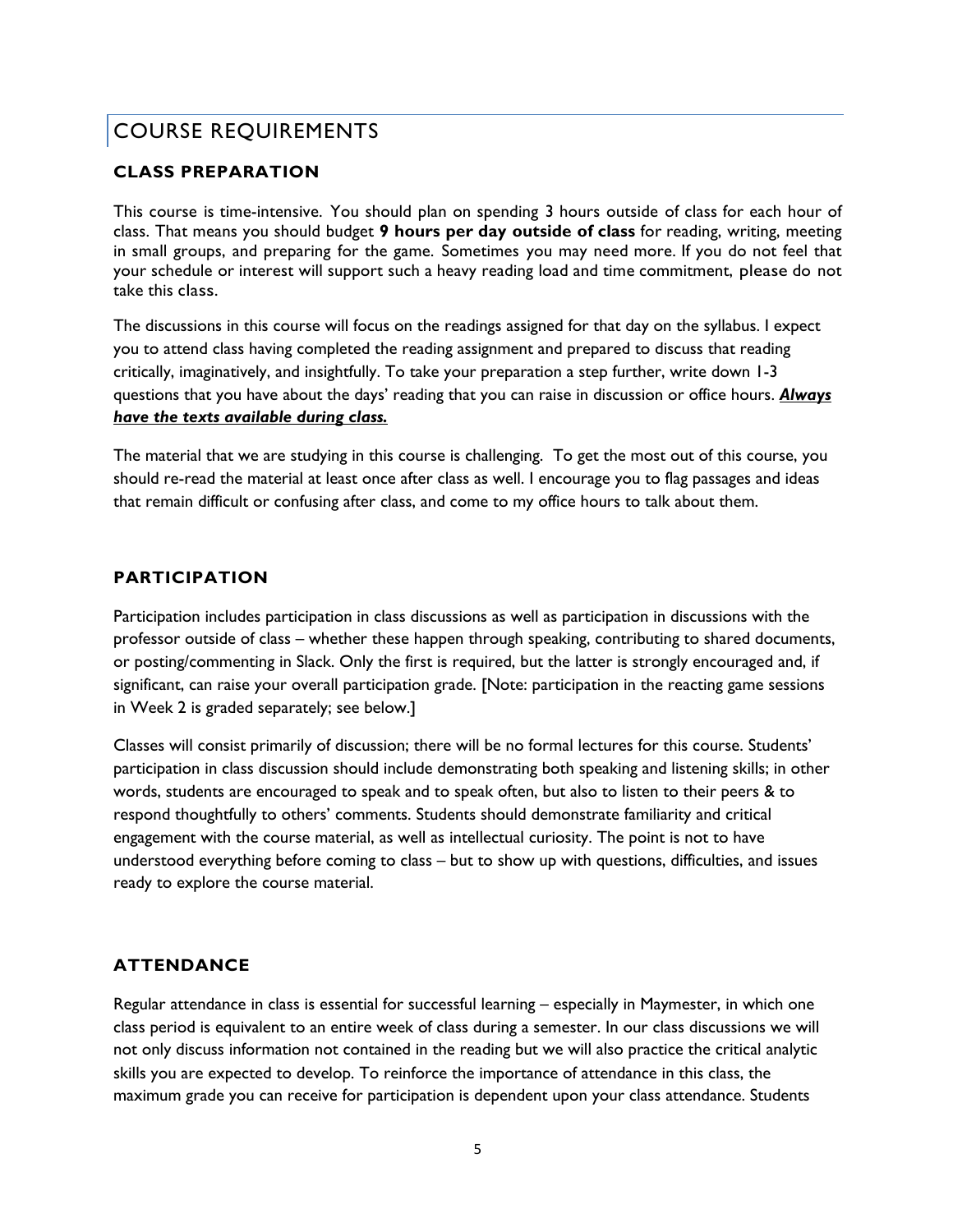may miss one class *for any reason*.\*\* Each additional unexcused absence reduces the maximum possible class participation grade by two letter grades. This means that **three or more unexcused absences result in a failing grade for class participation, and therefore in a failing course grade**.

#### **As this course is being taught as a remote-learning course, attendance means participation in ALL activities from 12:30-3:30pm on class days. Students who miss one or more activities on a given day will be marked as absent for the entire class session.**

\*\*N.B.: As participation in the game (classes 6-9) is essential for the game to work, any unexcused absences in this period of the course will result in a failing grade for participation for the entire game.

Excused absences include absences due to religious observances and documented personal, family, or medical emergencies. Whenever possible, students should inform the professor in advance of such absences in order to make necessary arrangements. The professor recommends that students who require more than two excused absences withdraw from the course, but will work with students to assess each situation individually.

Absences resulting from discretionary events (such as non-emergency health care, non-essential travel, etc.) cannot qualify as excused. The professor reserves the right to distinguish excusable from nonexcusable reasons for missing class or requiring an extension for written work.

Campus policy regarding religious observances states requires that faculty make every effort to deal reasonably and fairly with all students who, because of religious obligations, have conflicts with scheduled exams, assignments, or required attendance. You must notify the professor of any such conflicts *by the end of the second class session* so we can work out alternatives.

# **LATE ASSIGNMENTS**

Required assignments submitted late will be docked 50% of the points for the assignment, if they are received within 24 hours of the deadline. After 24 hours have passed, required work will earn zero points – but it still *must be completed in order to pass the class*. All required work for the game must be completed by the deadline for the reflective essay (11:59pm on May 22<sup>nd</sup>). All other required work must be submitted by 11:59pm on May 29th.

If you missed a required speech, it is up to you to take the initiative to consult the GameMaster to determine how you can make up the missed work.

Required assignments may be accepted late for full credit in two cases: in the event of extraordinary circumstances and with prior approval by the professor, OR in the event of documented personal, family, or medical emergencies. *No extensions will be permitted on the submission of final assignments (e.g. those due on May 29th), except in the case of documented personal, family, or medical emergencies.*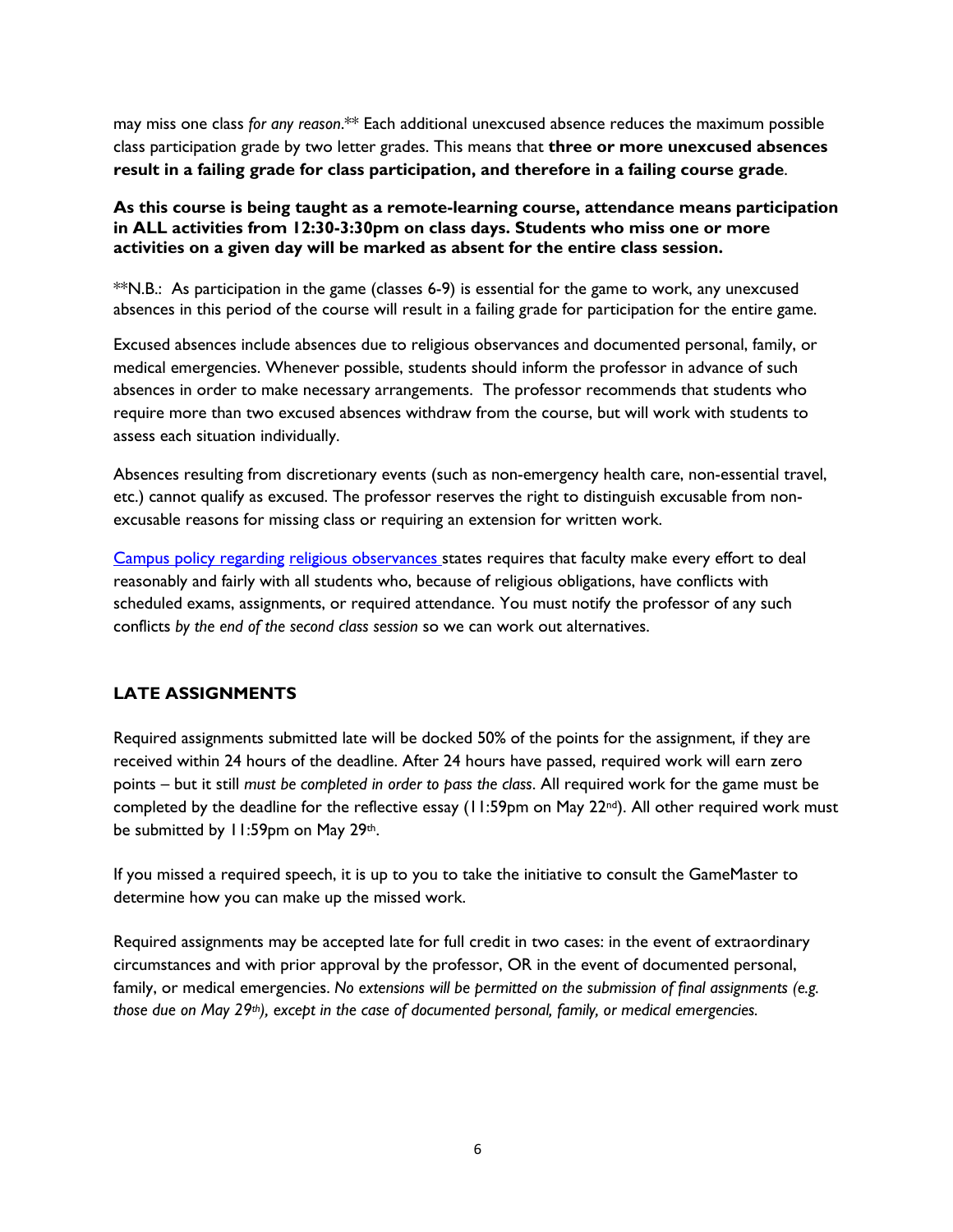#### **READING QUIZZES**

At the beginning of nine of our class sessions, there will be a 10 minute quiz based on the day's readings. (See the schedule above for the exact dates). Makeup quizzes will not be offered, regardless of the reason for the absence. Any missed quizzes and low quiz grades may be made up by performing one or more of the extra credit assignments described below.

### **INTRODUCTIONS & ROLE QUESTIONNAIRE**

A 1-2 minute video introducing yourself to the class is due by 10am on May 12<sup>th</sup> on our dotstorming board. You must then ask questions of 5 other students on dotstorming by 12:30pm. This is required, and is graded pass/fail.

A simple role questionnaire is also due by  $11:59$ pm on May  $11^{th}$ . It is required and is graded pass/fail.

Both of these assignments may be used to assist in assigning your role for the game. It is extremely important, therefore, that you submit them in a timely fashion.

# **REACTING GAME**

For four class sessions, we will be playing a Reacting Game – a role-playing game based on historical persons, events, ideas, and texts. This game gives us the opportunity to personally experience political struggles over sex, sexuality, gender, race, and class from the past, which continue to be relevant to the political battles of the current day.

Each student will receive a role assignment on May  $12<sup>th</sup>$ . Each student will have a different set of assignments and goals for this reacting game, and the grade for this portion of the class will be assessed based on how well each student performs their own character-specific tasks in class sessions 6-9 (as well as in documented activities outside of class). Each character will produce written assignments; different characters will also have responsibilities involving different skills including leadership, public speaking, creating artwork, and editing publications. Each character will also have reading assignments that will vary, and so are not included on the course syllabus.

**Students are** *required* **to consult with the professor during the first week of the course regarding their particular role and assignments.** Students are also *strongly* encouraged to consult with the professor regularly during the game period about their characters, about problems that arise, about the historical accuracy of some proposed course of action.

#### **CHARACTER PREP HOMEWORK**

A short written assignment (2-3 pages) will demonstrate your preparation for your character. Additionally, you will create a short post (with images, text, and/or video) to introduce your character on our Dotstorming page. Both are due on Friday, May 15th by 11:59pm.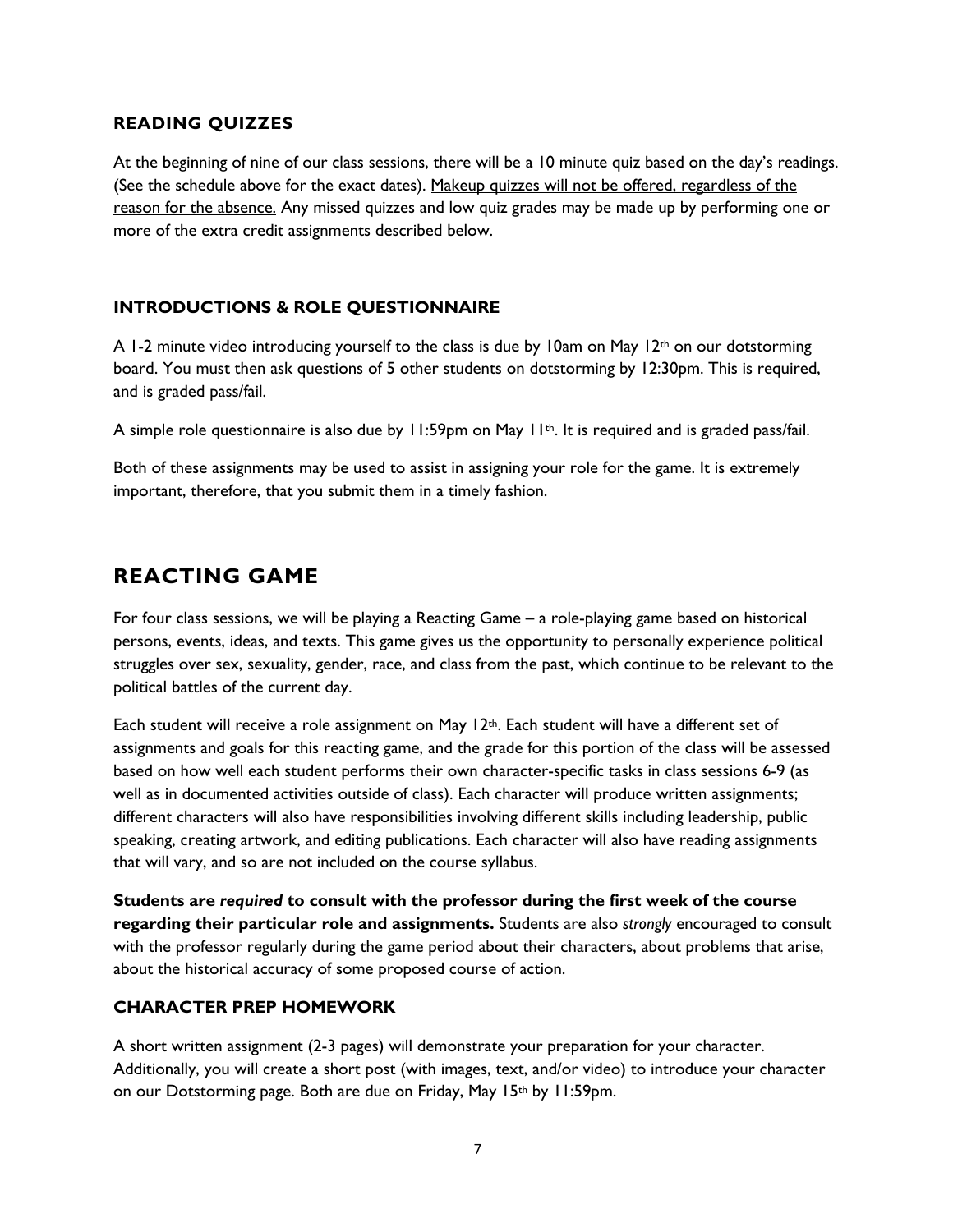#### **ESSAYS**

Every character has unique writing assignments (see your character assignments for specific details). Essay 1 is more of a position statement, and requires you to have worked out what your particular character believes and why. It is due by 9am on May 18th or 19th. It should be 5-6 pages in length, where one page is the text that fits into a page with 1" margins in 12pt. Times New Roman.

Essay 2 will vary depending upon your character (for some it could be a screenplay, or a photo essay, for example). It is due by 9am on May 20th or 21st.

Essays should be submitted to Canvas in gdoc or doc format; they should also be posted to Polly's Bulletin Board on Slack as appropriate. (Check your character assignment for details – some characters may either not publish their essays, or may seek publication in an alternate outlet.)

#### **SPEECHES and GAME PARTICIPATION**

Most characters are required to address the class *at least once* on May 18<sup>th</sup> or 19<sup>th</sup>; some characters are required to address the group at later dates, or on multiple occasions. These speeches count towards the "class participation" portion of your game grade. Speeches may be based off of your essays, but they should also respond dynamically to speeches that others have given in class.

Game participation will include reporting 2-3 sentences in your Daily Journal Google Doc at the end of each game session indicating what you have been up to during that game session.

**Required Speeches** must be recorded on video, and posted to our Dotstorming Board **by 10am the day that they are due**. All students are required to watch these speeches and comment on them **by 12:30pm on the day that they are due**. **This is an important component of preparing for the day's game session!**

#### **PORTFOLIO**

The portfolio consists of three parts, which should be combined into a single document (gdoc or doc) submitted on Canvas by 11:59pm on May 22<sup>nd</sup>:

I. **Evidence of leading strategy.** Sometimes playing a role will involve driving game strategy in ways that may or may not be publicly noticeable in written work or public speaking. This category recognizes the role that you might play in organizing a faction, in coming up with clever ideas to get what your character wants, or in being creative or sneaky during the game. You may submit evidence of your role in leading strategy to the professor, but this is not required. Such evidence might include private Slack chats with other characters about strategy, notes passed during the game, or testimony from other students about your leadership. You may also choose to provide a 1-paragraph summary of the leadership you provided in the game.

2. **A reflective essay** (max. 2 pages double-spaced). You will receive an essay prompt at the conclusion of our game that involves reflecting as yourself (not as your character) on some of the lessons of the game.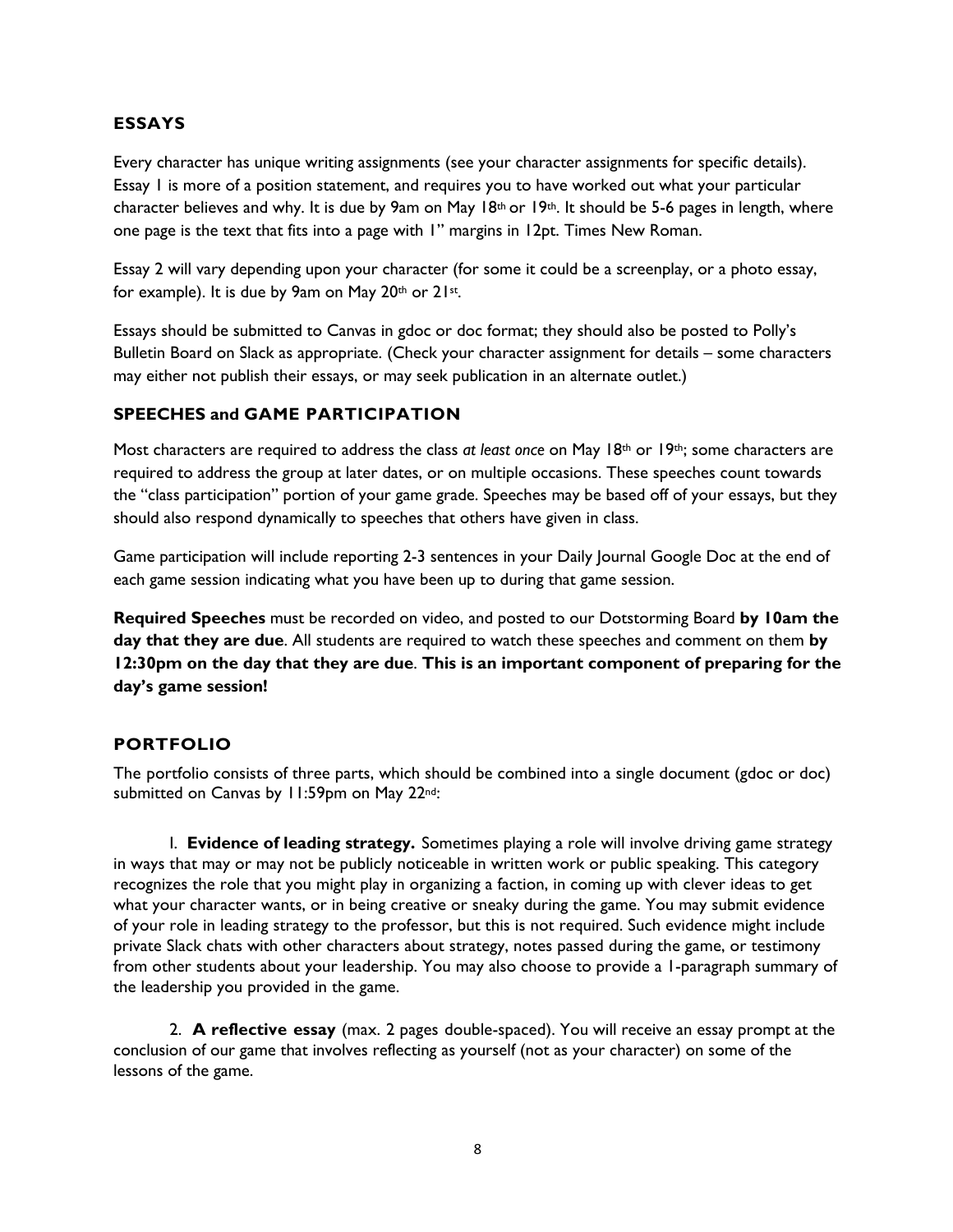3. **Peer evaluation.** You will have the opportunity to evaluate the contributions your peers made to the game, with a particular focus on any characters you had significant interactions with during the game. This is an opportunity to give credit to other students for their efforts.

### **FINAL TAKE HOME EXAM**

The final exam will consist of some combination of identifications and/or essay questions. It is an open book, take home exam, which must be completed individually (i.e. without collaboration with students in the class or others, without use of materials outside of class readings and class notes). The exam will be released at the end of our last session. **Exams are due in gdoc or doc format to Canvas by 11:59pm Friday, May 29. Late exams will not be accepted** (except in the case of a documented medical or family emergency)**.**

# **EARNING AN A**

Final course grades in the A-range (3.7 or 4.0) will not be given automatically based on a mathematical calculation of grades (see GRADING section below). To be eligible to earn an A-range grade in this course, students must meet the following criteria:

- They must have earned at least a 3.5 on a 4.0 scale, based on a mathematical calculation of their grades not including extra credit. (3.5 up to 3.85 with extra credit earns an A-; 3.85 and above with extra credit earns an A).
- They must have earned **45 or more PIPs** in the reacting game (or the equivalent for characters who do not earn PIPs – consult with the professor if you are assigned Polly Holladay or Emma Goldman).
- They must submit a **Summative Essay**, due at 11:59pm on Friday, May 29 (see handout on Canvas for details). This essay involves reflecting on lessons learned from the course as a whole.

Students who earn a 3.5 or higher, based on a mathematical calculation of their grades, but do not meet all of the above criteria, will receive a maximum grade for the course of a  $B+ (3.3)$ .

# **EXTRA CREDIT**

Students may earn 5% of the course grade as extra credit in the course in any of the following ways (for a total possible of 15% of the course grade in extra credit):

- Earning **35 or more PIPs** in the reacting game (or the equivalent for characters who do not earn PIPs)
- Demonstrating **extraordinary commitment to researching and performing in character** in the game (usually, this will involve significant research beyond the required readings for one's character, demonstrated in written work, speeches, costuming, and/or game participation)
- Writing a **3-4 page essay** critically responding to *one days' readings* for one of the days in Week 3. These essays will be graded on a 4.0 scale (which means that only A papers will earn the full 5% of the course grade in extra credit). Extra Credit essays are due by 11:59pm on Friday, May 29<sup>th</sup>. Only one extra credit essay may be submitted per student.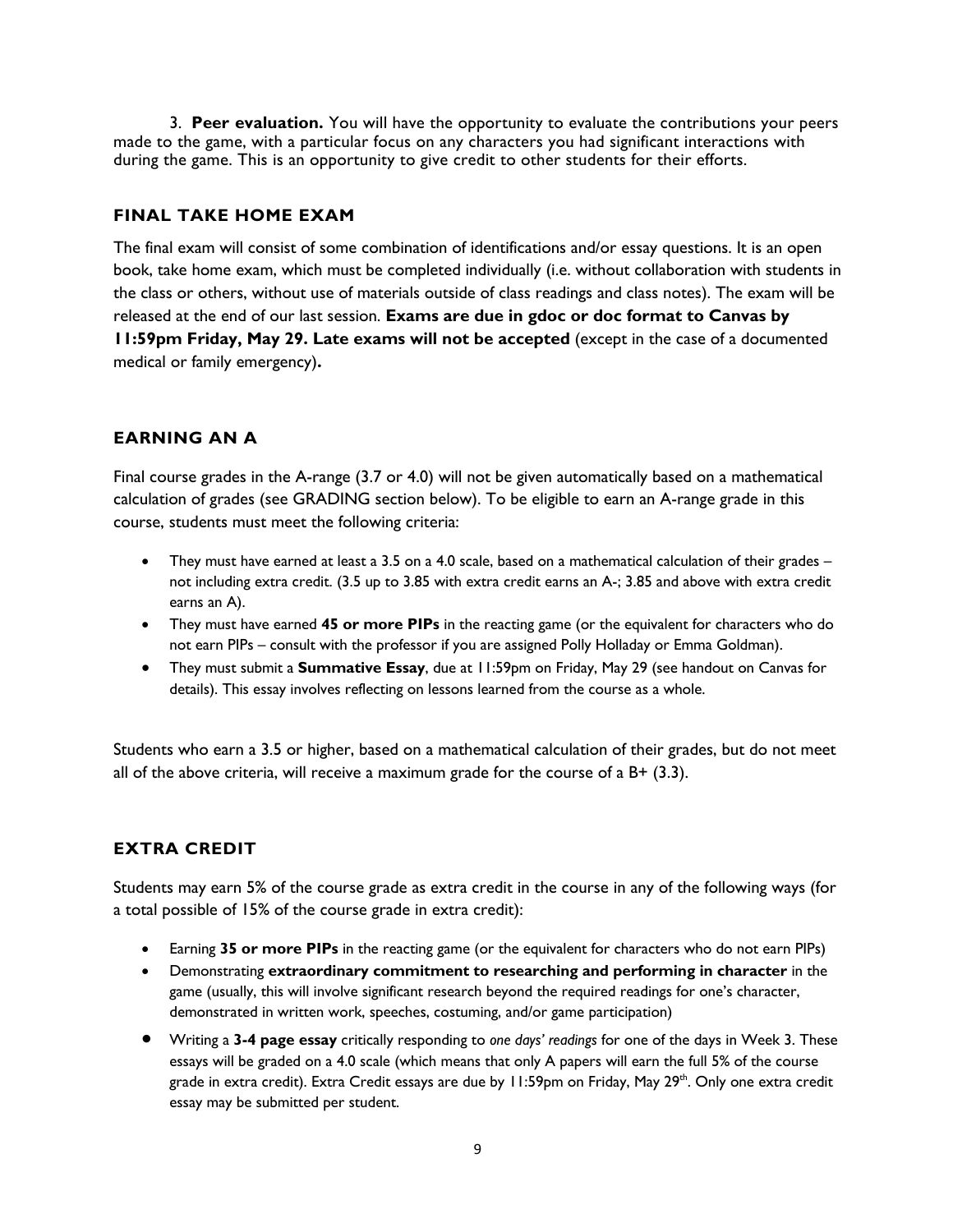# GRADING

Final course grades will be calculated as follows:

- 15% Participation (Classes 1-5 and 10-14) 20% Reading Quizzes 50% Reacting Game 20% – written work (typically Essay 1 and Essay 2) 20% – participation (Speeches and other game participation, Classes 6-9) 10% – portfolio 15% Final Exam
- +15% possible Extra Credit

NB: *Failure to complete any required component of the course may entail failing the course as a whole, regardless of performance on the completed components.*

#### *WHAT DO MY GRADES MEAN?*

Grades for this course are calculated on a 4.0 Letter Grade scale. To figure out your course grade, calculate the percentage you have earned (e.g. 75%), and then divide that number by 25 (e.g. 3.0). Then locate the nearest number in the "grade weight" column below.

| Grade  | Letter    | <b>What It Means</b>                                                          |  |
|--------|-----------|-------------------------------------------------------------------------------|--|
| Weight | Grade     |                                                                               |  |
| 4.0    | A         | A grades are awarded only for <b>excellent work</b> , i.e. achievement        |  |
| 3.7    | A-        | outstanding relative to the level necessary to meet course requirements,      |  |
|        |           | exceeding the expectations and requirements of the assignment. A grades       |  |
|        |           | are awarded rarely.                                                           |  |
| 3.3    | B+        | B grades are awarded only for good and very good work, i.e. achievement       |  |
| 3.0    | B         | significantly above the level necessary to meet course requirements.          |  |
| 2.7    | <b>B-</b> |                                                                               |  |
| 2.3    | $C+$      | C grades are awarded for satisfactory work, i.e. achievement meeting          |  |
| 2.0    | C         | course requirements in every respect.                                         |  |
| 1.7    | $C -$     |                                                                               |  |
| 1.3    | D+        | D grades are awarded for <b>below standard work</b> , i.e. work that does not |  |
| 1.0    | D         | fully meet course requirements.                                               |  |
| 0.7    | D-        |                                                                               |  |
| 0.3    | F+        | F grades are awarded for performance failing to meet the course               |  |
| 0.0    | F         | requirements.                                                                 |  |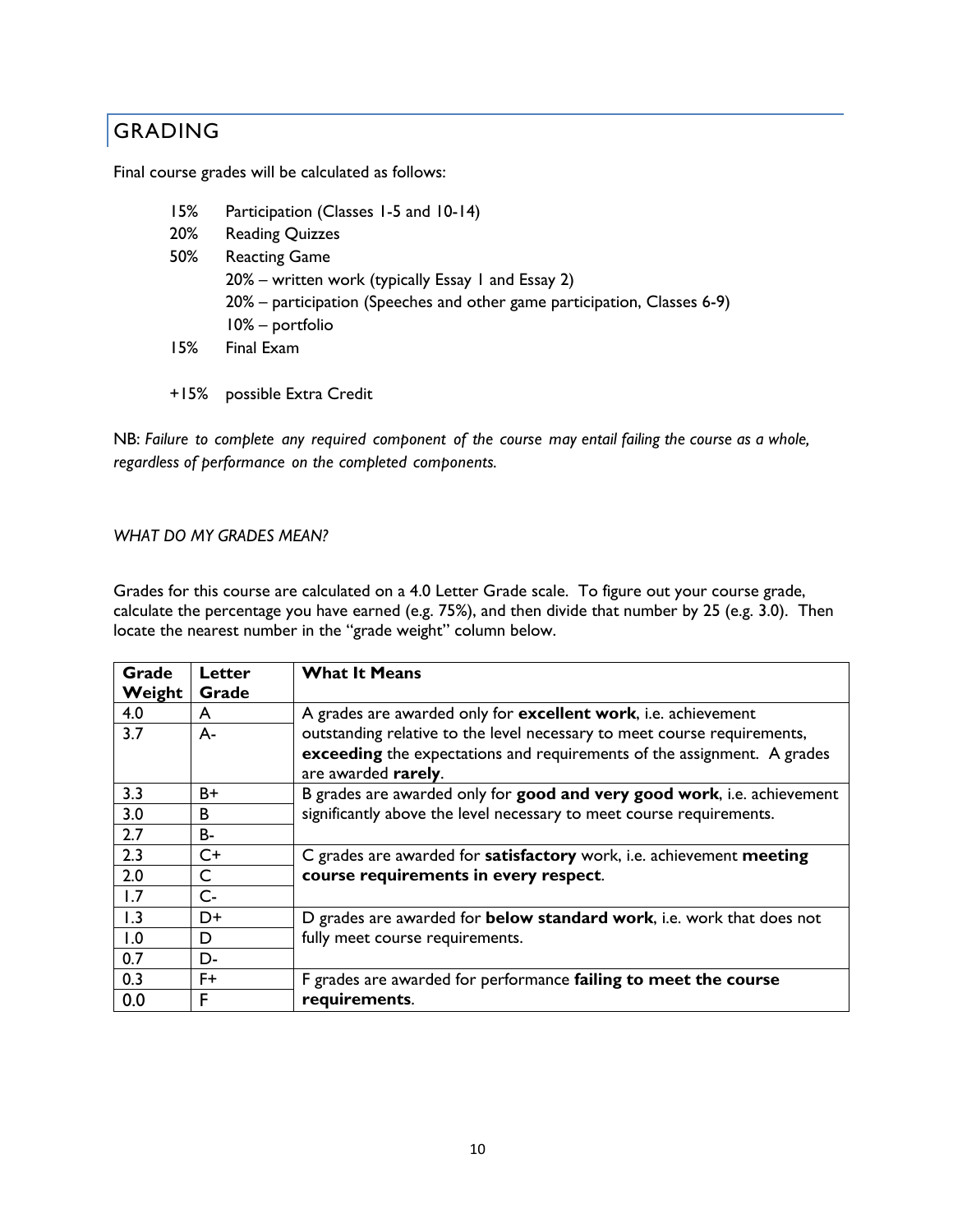# COURSE POLICIES

# **CONTACTING THE PROFESSOR**

I encourage you to drop by unannounced or to schedule a time to meet with me during office hours. Unless I have a booked appointments, my office hours are first come, first served. Office hours can be booked online (with at least 4 hours' notice) at professorferguson.youcanbook.me. I will add bookable time beyond the 3:30-4:30pm timeslot as needed. All office hours will take place on Zoom at https://cuboulder.zoom.us/j/975159984.

All students are required to meet with me at least once during Week 1 *after characters for the reacting game have been assigned.* I encourage you to meet with me throughout the course as often as you like to ask questions, to discuss the course material in more depth, or to address concerns you may have about your performance in the class.

If my office hours do not fit with your schedule, I am happy to arrange an appointment at a mutually convenient time. The best way to contact me outside of class is by a message on Slack.

# **IN CLASS EXPECTATIONS**

I want everyone in the class to learn as much as they can by grappling successfully with important – and sometimes challenging – texts and ideas. To make this possible, we need to cultivate and maintain a classroom environment that is respectful of others and conducive to learning, and we need to be able to take full advantage of the time available to us. In order to create a professional atmosphere within the classroom, you are expected to:

- Arrive to class on time
- Refrain from using electronic devices during class, *except for class-related activities*
- Remain for the whole class
- Display professional courtesy and respect in all interactions related to this class

Compliance with these expectations will assist all of us in creating a learning community and a high quality educational experience. The University of Colorado Classroom Behavior Policy compliments these classroom expectations:

Students and faculty each have responsibility for maintaining an appropriate learning environment. Those who fail to adhere to such behavioral standards may be subject to discipline. Professional courtesy and sensitivity are especially important with respect to individuals and topics dealing with differences of race, color, culture, religion, creed, politics, veteran's status, sexual orientation, gender, gender identity and gender expression, age, disability, and nationalities. Class rosters are provided to the instructor with the student's legal name. I will gladly honor your request to address you by an alternate name or gender pronoun. Please advise me of this preference early in the semester so that I may make appropriate changes to my records. For more information, see the campus policies on classroom behavior and the student code.

(http://www.colorado.edu/policies/student-classroom-and-course-related-behavior and http://www.colorado.edu/osc/sites/default/files/attached-files/studentconductcode\_15-16.pdf)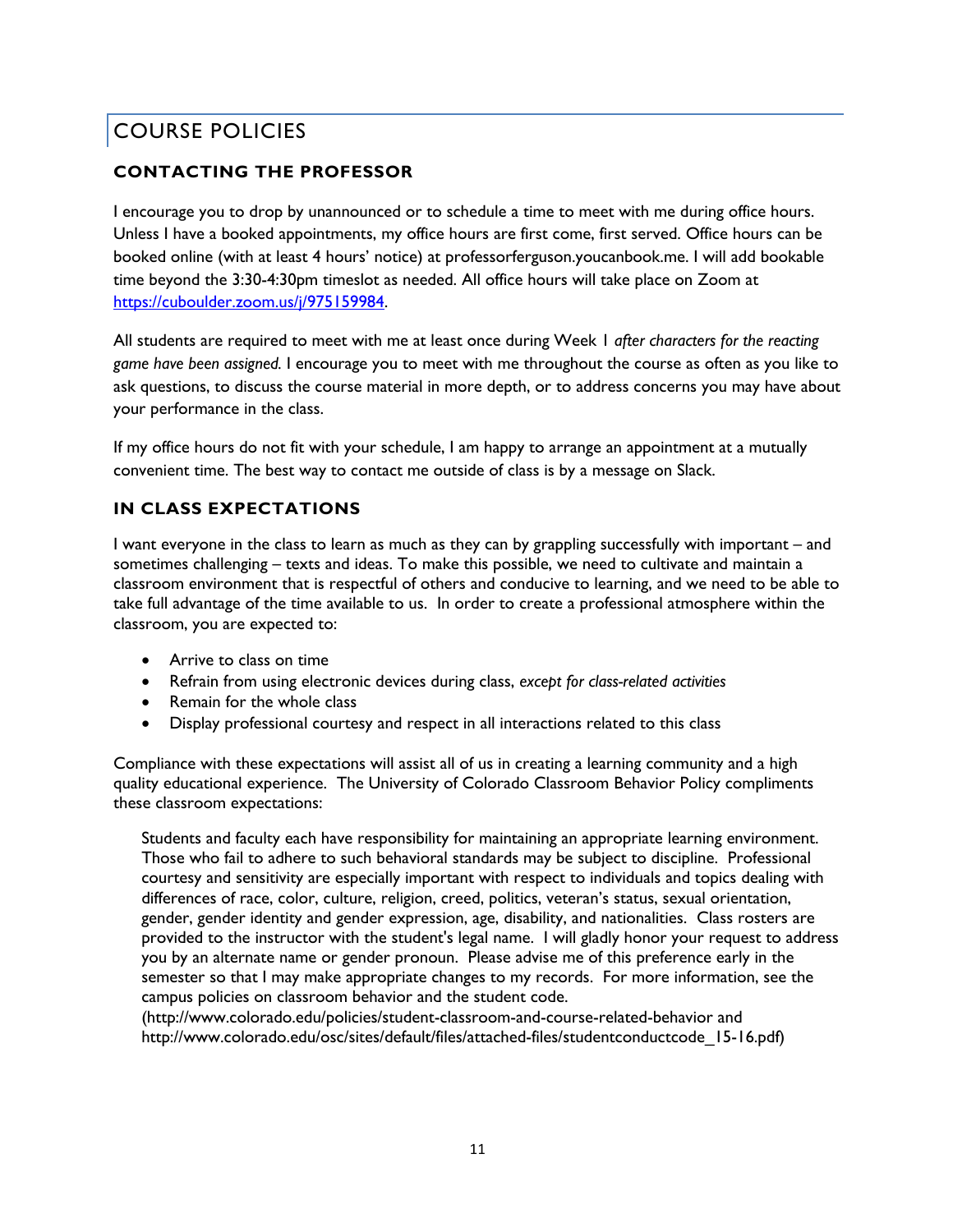# **OUT OF CLASS EXPECTATIONS**

As a member of the CU community, you are expected to consistently demonstrate integrity and honor through your everyday actions. Faculty and TAs are very willing to assist you with your academic and personal needs. However, multiple professional obligations make it necessary for us to schedule our availability. Suggestions specific to interactions with instructors include:

- *Respect posted office hours.* Plan your weekly schedule to align with scheduled office hours. If you cannot make office hours due to schedule conflicts, contact your instructor by email to set up an appointment at another time.
- *Respect faculty and TA policies regarding email, and note that instructors are not expected to respond to email outside of business hours.* Send email to professors and TAs using a professional format. Tips for a professional email include:
	- Always fill in the subject line with a topic that indicates the reason for your email to your reader.
	- Respectfully address the individual to whom you are sending the email (e.g., Dear Professor Ferguson). **Don't call a professor by their first name unless you have been explicitly invited to do so.** Address professors as Professor So and So, or Dr. So and So. **Never call a female professor "Mrs. So and So."**
	- Avoid email or text message abbreviations and emojis.
	- Be brief and polite.
	- Add a signature block with appropriate contact information.
	- Reply to emails with the previously sent message. This will allow your reader to quickly recall the questions and previous conversation.

#### **GRADE APPEALS**

Grade appeals must be submitted no earlier than 24 hours after, and no later than 7 days after receipt of the grade. Students' concerns should be presented **in writing**, with detailed reasons explaining why the student believes the grade is unfair or incorrect. Be advised that in all cases of grade appeals, the professor reserves the right to raise, maintain, or lower the grade upon review.

Students dissatisfied with the result of an appeal to the professor may appeal to the Director of Undergraduate Studies in the Department of Political Science, in accordance with the Department's grade appeals policy.

# **ACCOMMODATION STATEMENT**

I am committed to providing everyone the support and services needed to participate in this course. If you qualify for accommodations because of a disability, please submit your accommodation letter from Disability Services to me by the end of the second day of Maymester so that your needs can be addressed. Disability Services determines accommodations based on documented disabilities in the academic environment.

Information on requesting accommodations is located on the Disability Services website. Contact Disability Services at 303-492-8671 or dsinfo@colorado.edu for further assistance. If you have a temporary medical condition or injury, see Temporary Medical Conditions under the Students tab on the Disability Services website and discuss your needs with me.